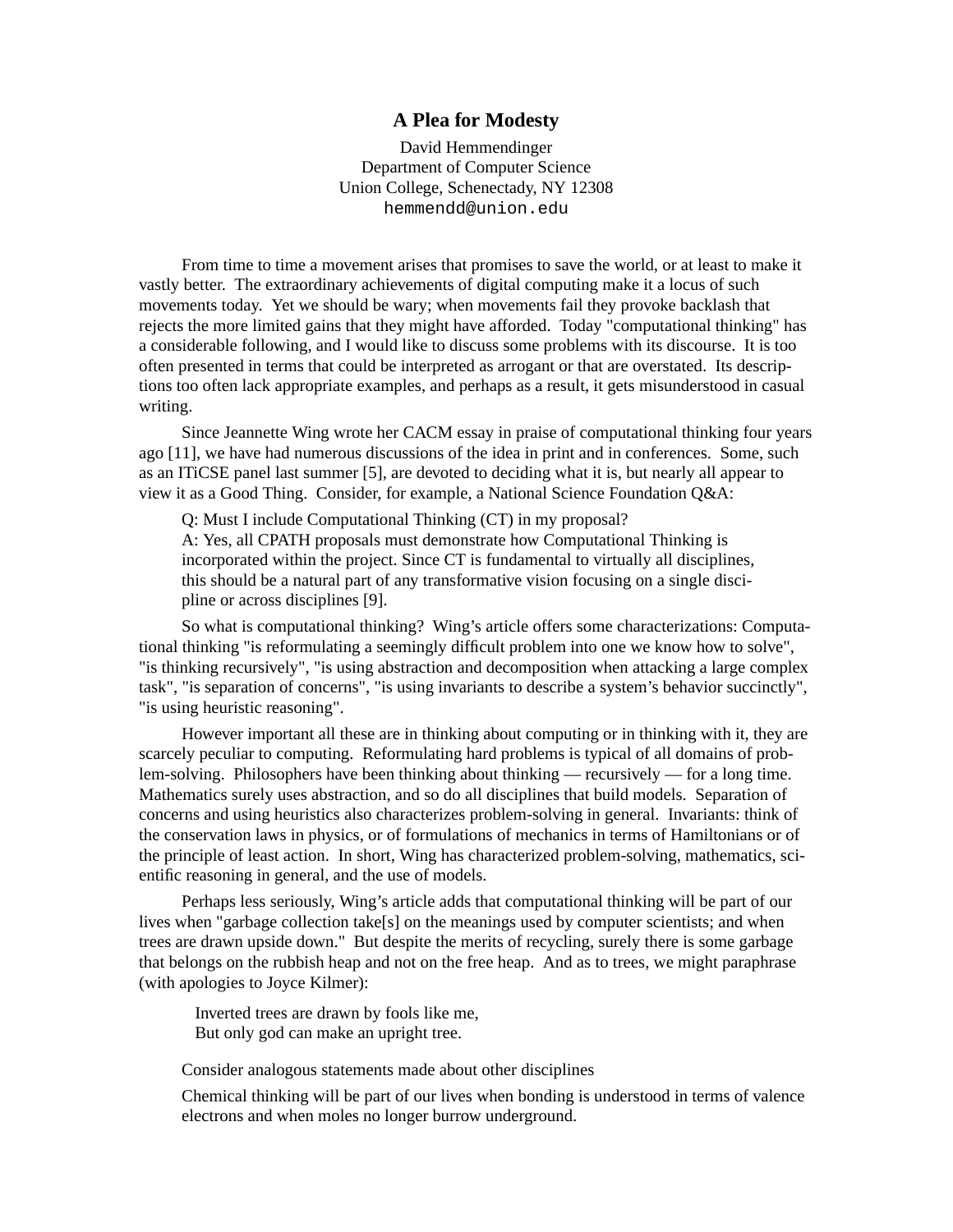Mathematical thinking will be part of our lives when theater marqueés use deltas and epsilons to advertise continuous movie showings and when group identities are actual group members.

I doubt that anyone would think that this broad application of technical terms and concepts is either necessary or sufficient to make chemical or mathematical understanding part of our lives, or even that such application is desirable.

Apart from such exaggerations, a problem with Wing's article is the central role that it gives Us — computer scientists. The final paragraph suggests that we should offer a course to first-year college students, "Ways to Think Like a Computer Scientist". A course on what computing can and can't do and on how to use it could indeed be valuable. Many other college departments offer introductions to their disciplines with the goal of showing non-majors what the subject is all about. They are not generally called "Ways to Think Like a {Mathematician, Historian, Chemist, etc}", however. They are have topical titles, or perhaps one as broad as "What is Mathematics", even if one of their goals is to show what characterizes modes of thinking in the discipline.

Another part of the article describes everyday activities in computational terms, as if, like Molière's Monsieur Jourdain who discovered that he'd been speaking prose all his life without knowing it, we may all be computational thinkers in daily life. When a child puts school supplies in a backpack, that's prefetching and caching, and retracing one's steps to find a lost item is backtracking. Describing the backpack as a cache is not a bad idea — in fact, a Web search turns up several explanations of cache memory that use the backpack analogy. As with step-retracing, though, the connection goes in the wrong direction when this is offered as an example of our thinking computationally. Caches in computing are an application of a common practice — keeping frequently used things close at hand; backtracking in computational search is an instance of another common practice. Those practices do not become computational by virtue of finding application in computing.

Describing computational thinking in these terms can have an imperialistic flavor. An interview with Joan Peckham has a passage that illustrates it. She spoke about seeing a video on teaching science and said:

We all looked at it and thought: "But it's also computational thinking!"

In the course of teaching elementary school students about honey bees, he took them out on the playground and asked them to act out what the honey bees did: leaving the hive, finding the pollen, giving directions to the other bees. Then he brought them back into the classroom, went to a whiteboard, and engaged them in activities that I would identify as modeling, debugging, and drawing finite state diagrams. He didn't call them that, but that's what they were.

Yes he was teaching them science, but the way he was analyzing the subject, and engaging them in analysis, clearly involved a set of computational constructs [10].

Constructing models, finding and correcting errors, drawing diagrams, analyzing — these are all parts of scientific (and other) activities. They are computational constructs, however, only in that they are also important to computer science. To say that because the teacher was doing what we also do, he was using computational constructs is to say "it's ours!"

At such times, in fact, it sounds as if many of the claims for computational thinking amount to, "If it'sagood way of thinking, then it's ours." I once remarked on this to Wing, who of course said that she didn't mean that at all. But the appearance of grand territorial claims risks provoking adverse reactions, and leads to remarks such as Denning quotes, "You computer scientists are hungry! First you wanted us to take your courses on literacy and fluency. Now you want us to think like you!" [6]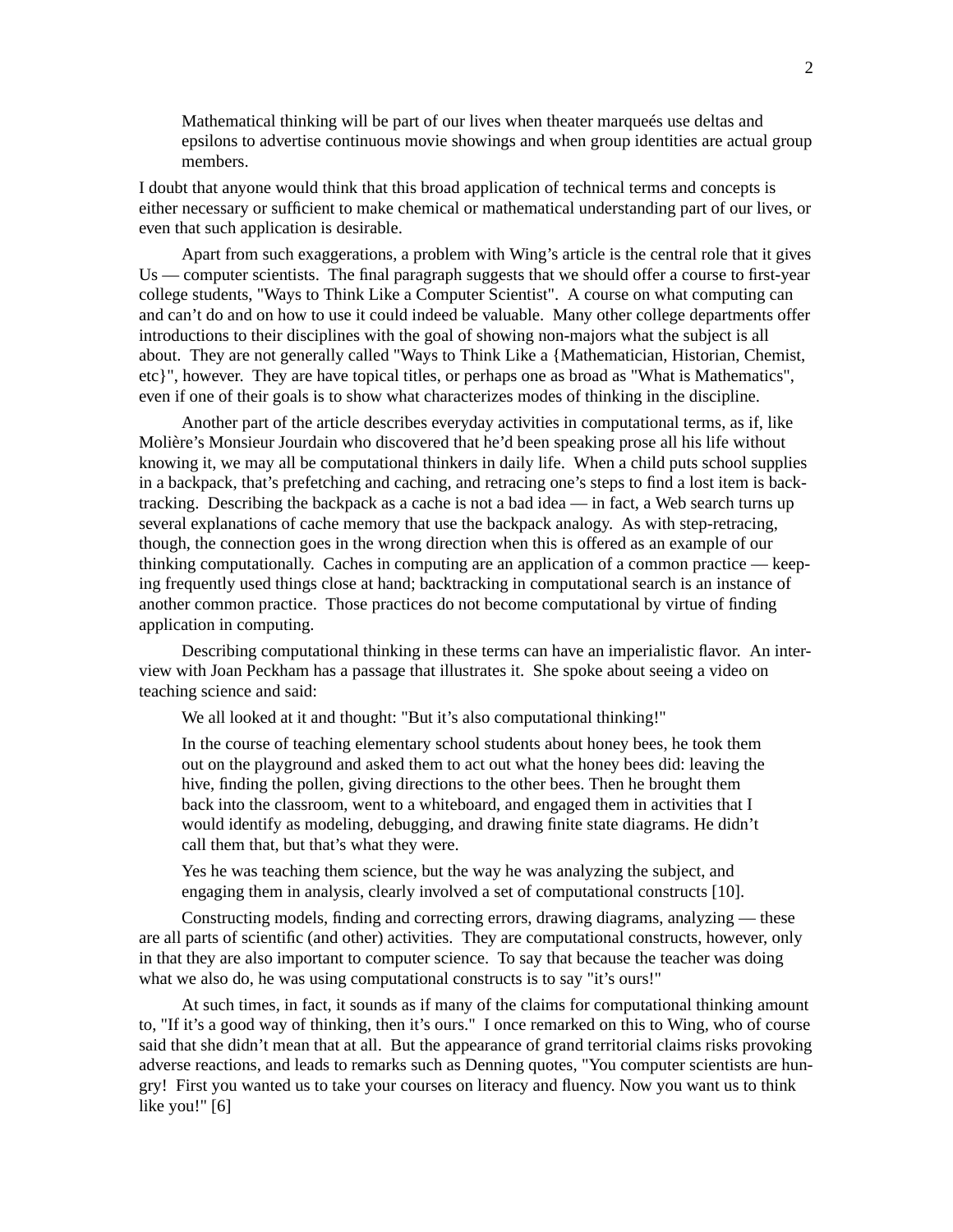There is a systematic ambiguity in statements of the form, "computational thinking is  $X$ ", as in "computational thinking is using abstraction and decomposition". As a public figure said a few years ago, "It depends what the meaning of 'is' is." If it is the 'is' of predication, as in "grass is green", then such statements are quite straightforward: abstraction is one property of computational thinking (and may also be a property of many other sorts of thinking). If it is more nearly akin to the 'is' of identity, however, then things are more difficult. In that case, "computational thinking is X" appears convertible with "X is computational thinking" But then all of the claims about what computational thinking includes can readily be taken to mean also that each of those activities *belongs* to computational thinking. That is, statements that "computational thinking is ..." recursive thinking, problem reduction using abstraction and decomposition, and all the rest can be construed as: these activities all belong to computational thinking.

Some arguments for the value of everyone's learning to think like a computer scientist actually take us in the wrong direction. They emphasize algorithmic thinking, describing it in terms that resemble what one writes in a procedural language, with conditionals and iteration. This is not the place to get into a discussion of the virtues of non-procedural programming languages, but these arguments amount to recommending that people learn to think in the way in which they would have to program in a standard machine instruction set; i.e, at a low level. In a recent article in which he discusses how to make computing more accessible, Mark Guzdial describes some computing-education research that suggests that people should not be encouraged to think in such low-level terms [7]. The studies showed that when people were asked to describe tasks in procedural terms, they generally didn't specify control flow—explicit iteration or conditionals — and that when given a task description that lacked explicit control flow, they had no difficulty in understanding what was to be done. If this is so, then teaching people to think in standard programming-language terms is a striking example of "dumbing down" and scarcely what we want computational thinking to be. If, as Guzdial (and Wing) say, people should become familiar with the metaphors of computation, we need to cast them in the terms that take into account how people rather than machines learn.

A Web site, IAE-pedia, uses a low-level notion of algorithm in its article on computational thinking [8]. It describes doing a dictionary lookup with linear search and observes that this is a poor algorithm. It goes on to say that it can be quite hard to write out the algorithm that we use, and hard for a third-grader to follow it if written, and it concludes that simply looking up a word definition with Google is a good example of computational thinking: it combines our interests with machine search capabilities. It's easier and faster for a child to learn to use Google than a dictionary.

We need not get into the merits of these ways of looking up definitions. Writing out a procedure for a child to follow, rather than inviting the child to figure out a good way to look up words, or showing by example how to do it, is a very poor way of teaching. Casting computational thinking in such machine-level terms does it a disservice. I don't intend to suggest that proponents of computational thinking are responsible for what's in a wiki article, but they need to be aware of how the concept becomes distorted.

Let's return to the question of what computational thinking is. The Carnegie Mellon Center for Computational Thinking [3] offers an example: an algorithm for matching kidney donors and recipients that can build chains of donor-recipient pairs to find a sequence of compatible transplants. It is a striking example of a computational solution of a difficult and important problem, but it was developed by a quite eminent computer scientist on the CMU faculty. If we are to show the value of computational thinking, we need to find people other than computer scientists who are using it. A much more prosaic example was the subject of a seminar that a mechanical-engineering colleague gave recently: on using machine-learning to improve the performance of control systems. Although control systems have a well-developed theory, here is a small instance of being able to ask new questions and get new answers with computation.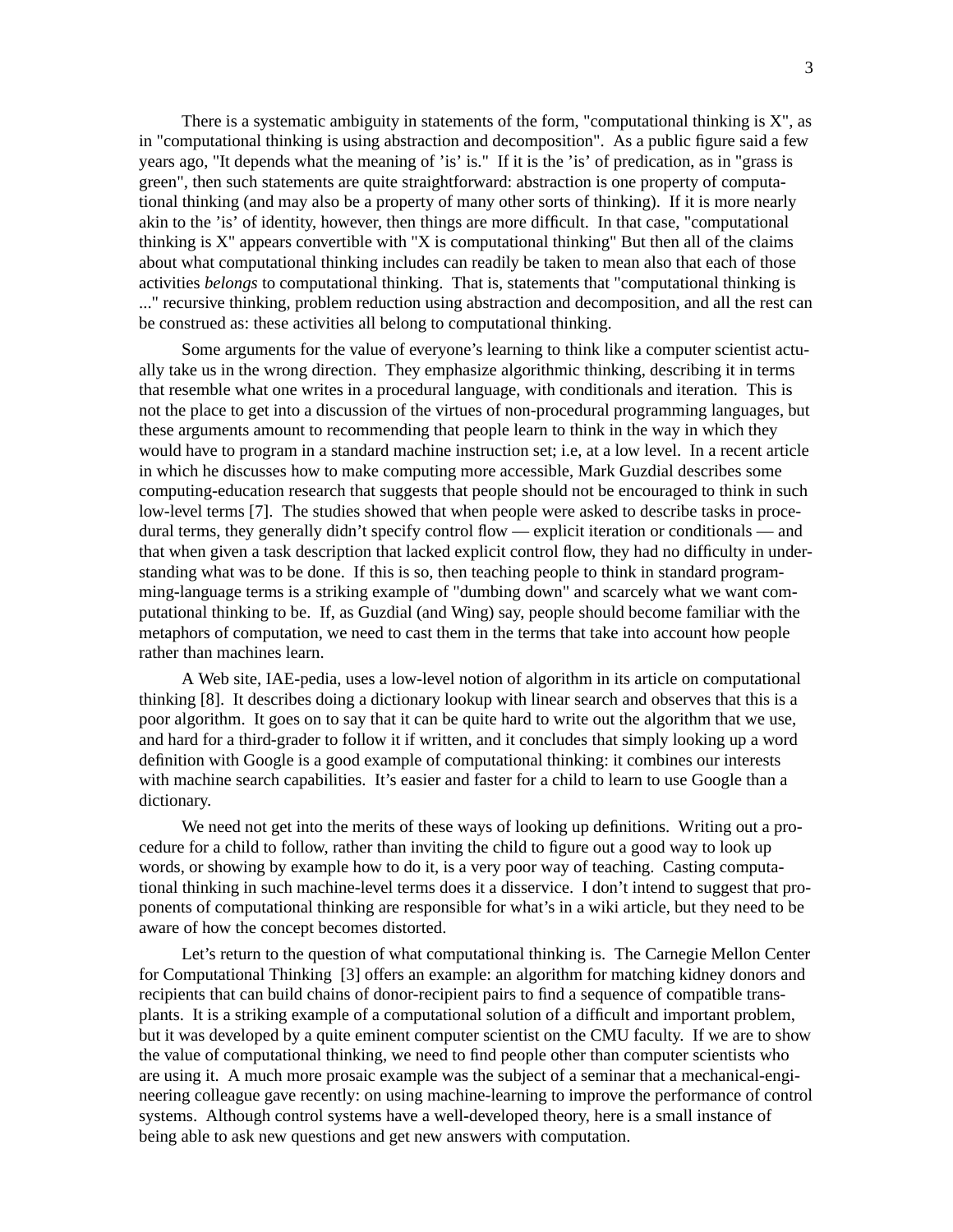Alan Bundy describes a seminar series on computational thinking at Edinburgh [2]. Like Guzdial, he speaks of the importance of computational metaphors; for example, a psychologist studies facial recognition as a computational process and uses concepts such as "nearest neighbor". A biologist models protein interaction with process algebras, and in addition to the computational models of mind that philosophers have discussed, a philosopher uses the notion of an emulator to study planning.

New wine in old bottles may spoil, but new metaphors in old disciplines can stimulate thinking. We need to distinguish between metaphors and mere jargon, however. Terms like "context switch" and "multitasking" have entered everyday discourse, though garbage collection has not yet acquired its computational meaning. I do not think that using these terms has led people to use the computational ideas or structures that underlie them, and I hope that we will not urge that people adopt the outward garb of computational thinking — the lingo — rather than its substance.

The Edinburgh seminar series had speakers from a wide range of fields. Several astronomers spoke of computer modeling as the closest thing that they had to a laboratory. A musician talked about algorithmic composition both old and new. A linguist described modeling of adaptive systems and a geographer, ways of visualizing information and "zooming in" on both geographical maps and other representations of information (metaphors abound here). Computation is also used to help to remind lawyers and physicians of information relevant to their investigations, and to help recognize art forgeries.

What do all of these examples of thinking with computation. have in common? I don't want to offer yet another definition of computational thinking, which is as varied as the examples are. Some of the capabilities that computation offers, however, appear common. Modeling is ubiquitous in problem-solving domains, and modeling benefits greatly from the speed and datahandling capacity of digital computers, allowing us to build new sort of models readily. Machine learning can play a role — again, employing massive data processing to extract information that we would not be able to obtain in other ways. Computation lets us display information effectively with high-performance graphics.

Of course thinking with computation uses abstraction and resolution of complex problems into simpler ones — as do all sorts of thinking. Of course computational thinking uses algorithms. As every algorithms text tells us, they aren't new; the word comes from the name of a 12th century Persian mathematician, and we find procedural thinking laid out in Babylonian tablets nearly four millennia old. What the theory of computation has contributed to algorithmic thinking is to make precise various notions of complexity, something that had not been a part of the mathematical study of algorithms until recently. Whether complexity is measured by space or time required or by power dissipated, computational thinking leads us to pay attention to scalability and feasibility, as Wing says. Thinking with computation requires us to be resource-aware.

"Ways to Think Like a Computer Scientist" may be an interesting course, just as it may be interesting to learn how mathematicians or historians think. Teaching computational thinking, however is something else; not to lead people to think like us — which is pretty varied anyway. Instead, it is to teach them how to think like an economist, a physicist, an artist, and to understand how to use computation to solve their problems, to create, and to discover new questions that can fruitfully be explored. Computer scientists can contribute, but we should be careful not to speak as if we are the ones to lead people to a promised land. In the end, though, perhaps we should talk less about computational *thinking*, and focus more on computational *doing* — carrying out one's work (and one's play!) in new ways by using computational tools. As Owen Astrachan wrote recently, "let's make sure we don't lose sight of computational doing" [1].

My plea for modesty, then, is that we talk about the value of computation and of its methods without appearing to lay claim to very broadly applicable ways of thinking. It is that we write